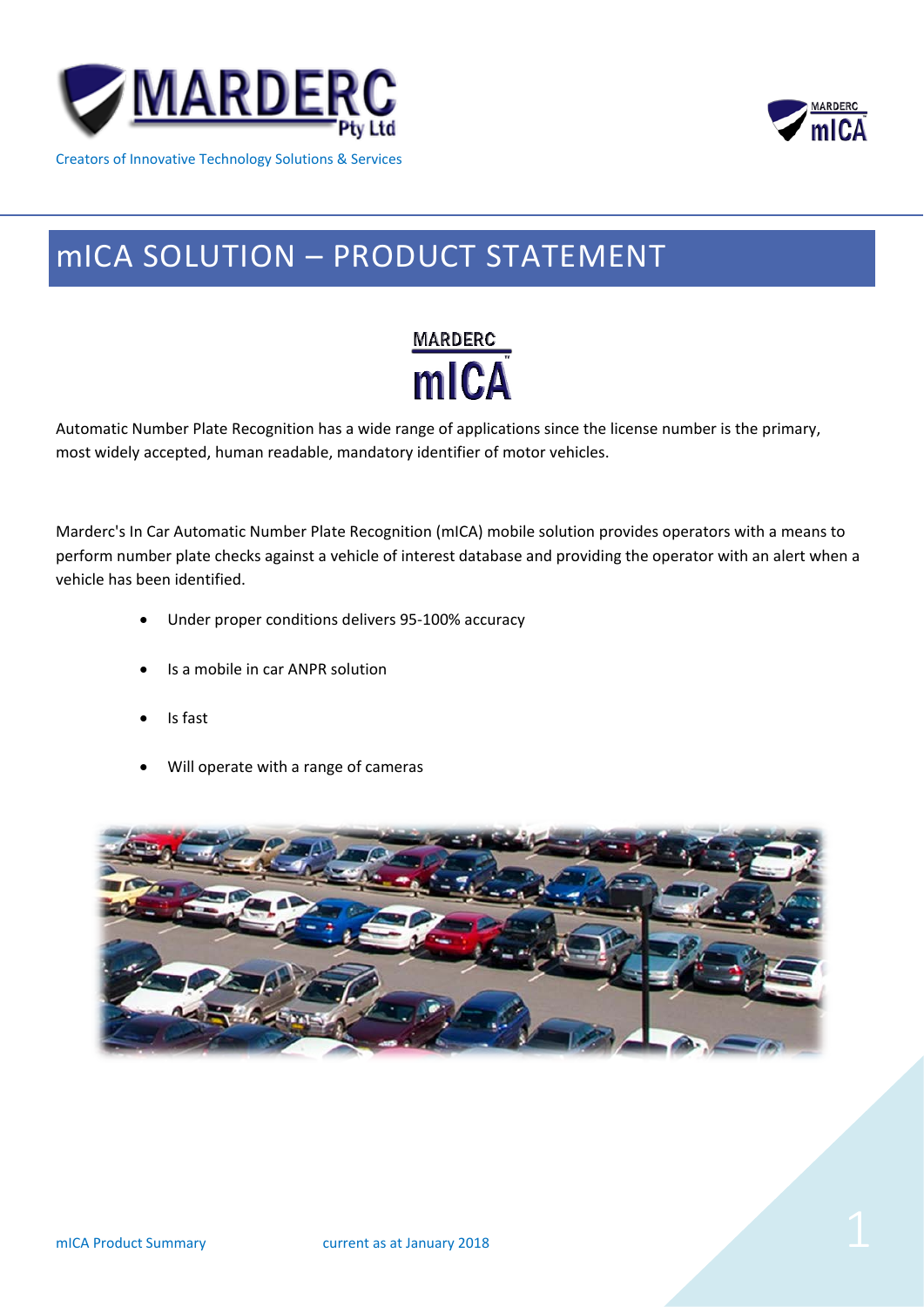



Creators of Innovative Technology Solutions & Services

# mICA SOLUTION – PRODUCT STATEMENT

# PURPOSE

- An in-car mobile Automatic recognition of vehicle number plates to identify vehicles of interest.
- Supported operating systems Windows (32/64 bit)
- Supported Platforms x86\_32 | x86\_64
- Minimum System requirements 1GHz CPU | 5122 MB RAM | 1GB
- Licensing One licence per application thread per vehicle installation
- Suitable for use by:
	- o street parking inspection (time limits, non-resident),
	- o repossession companies,
	- o insurance companies,
	- o policing

The Number Plate Recognition Engine we use, possesses all the features a high-quality license plate recognition system may require. It is highly accurate, fail safe and stable, fast and intelligent.

# KEY FEATURES

- Automatic recognition of number plates from vehicles in view of the camera(s)
- Straightforward, fast, easy to use and simple to implement
- Plate recognition for all states and countries
- Alerts provided for matching plate data (e.g. from vehicle of interest database)

# MAIN BENEFITS

- Saving time automated number plate reading
- High accuracy and recognition rates (95-100% under normal circumstances)
- Increased speed of identification of vehicles of interest
- Ability to read varying plate sizes, syntaxes and distorted plate images
- Smooth and problem-free operation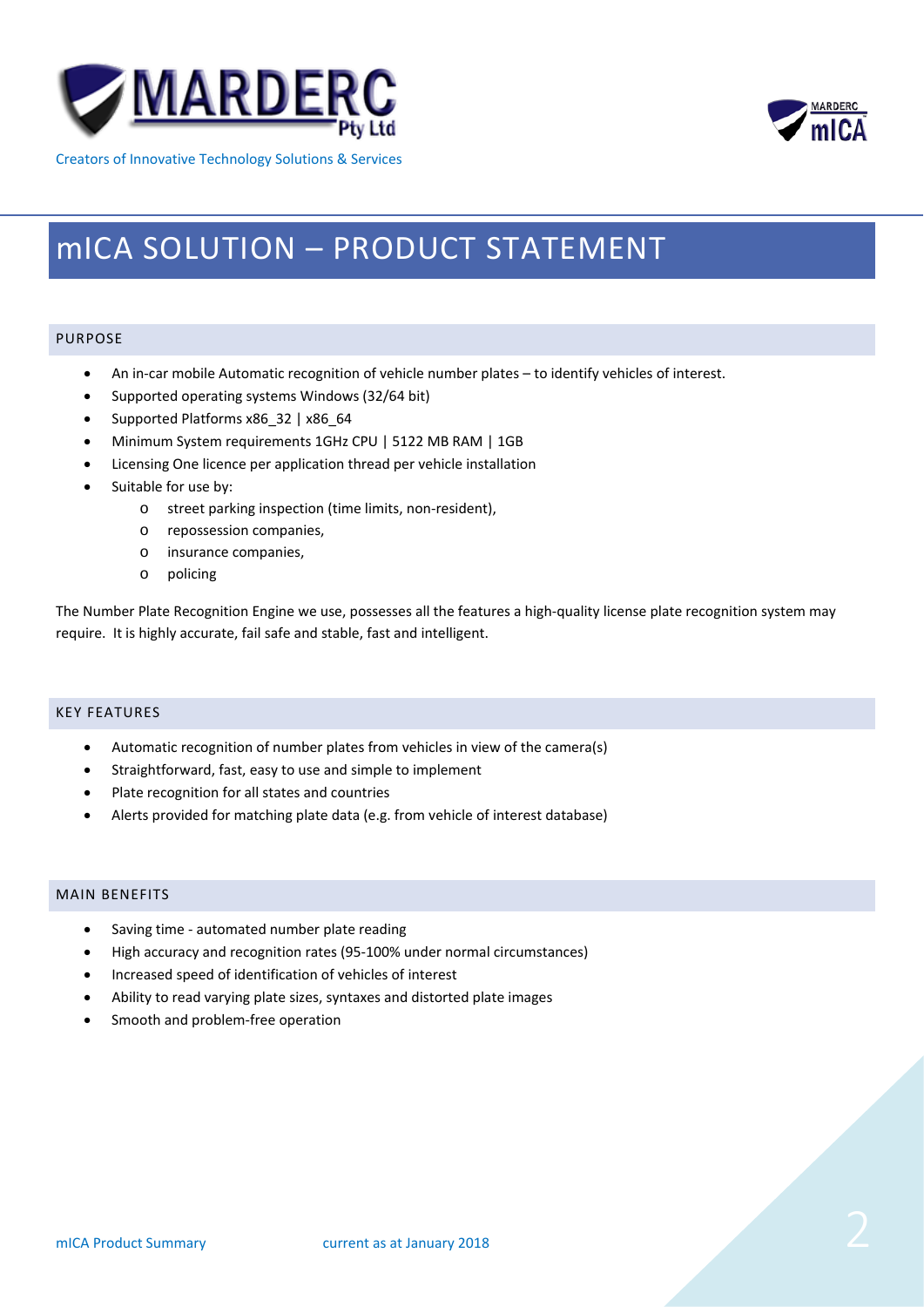



#### mICA INTEGRATION AND PROCESS FLOW

Output from mICA is integrated with the mICA server and database.



\*Diagram is showing PoE powered camera solution

mICA Animation:<https://youtu.be/nf5aJDlXDSg>

|                | <b>In Vehicle Process</b>                                                                                          |
|----------------|--------------------------------------------------------------------------------------------------------------------|
|                | With mICA solution up and online, which is running on the in-vehicle laptop                                        |
| $\overline{2}$ | Operator cruises car parks, streets, events                                                                        |
| $\overline{3}$ | Camera(s) take images of parked vehicles and sends, via WiFi or LAN, these images to the mICA solution for         |
|                | processing,                                                                                                        |
| 4.1            | mICA application processes images identifying number plates                                                        |
| 4.2            | mICA using the mobile phone as an Internet hotspot, connects to the mICA server and checks the plate details       |
|                | against the mICA vehicle of interest database records                                                              |
| 5              | Where mICA finds a "vehicle of interest" number on the database it will send an Alert with vehicle details back to |
|                | the Laptop, this is both a visual and audible Alert                                                                |
| 6 <sub>1</sub> | The operator then performs required actions relating to the identified vehicle                                     |

# In Office Process / database updates

- $\overline{1}$ Running mICA on the Laptop
- $\overline{2}$ Operator can enter new vehicles of interest into mICA database
- $\overline{3}$ Operator can update vehicles of interest data into mICA database (e.g. remove from list, vehicle found, etc)
- $\overline{4}$ Operator able to produce reports for activity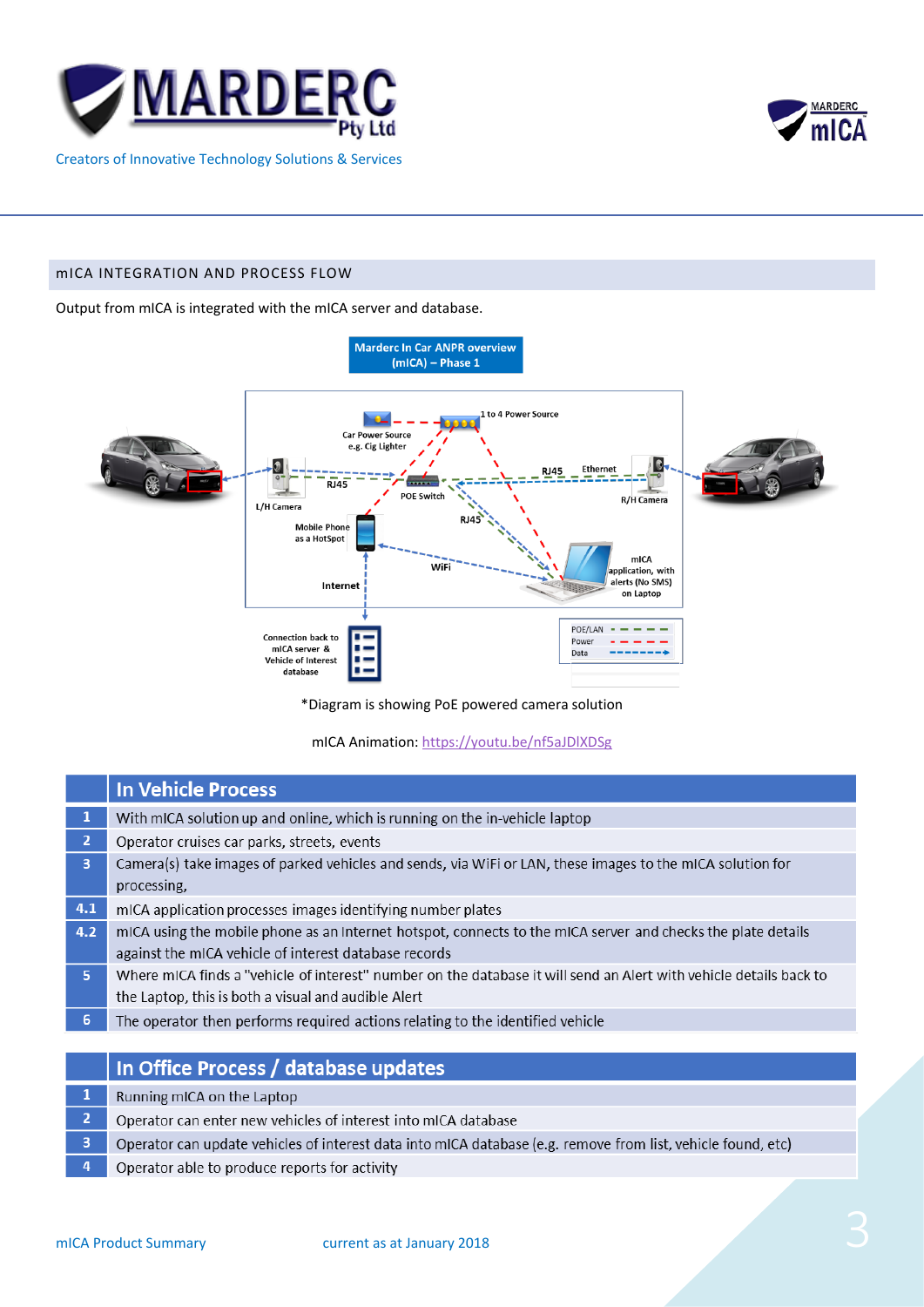



#### Creators of Innovative Technology Solutions & Services

#### INTERFACE

#### **Input**

- Still image from file or memory in any image format (BMP | PNG | JPEG | JPEG2K | RAW)
- Live analogue video input (PAL or NTSC)
- Live digital camera input

#### **Output**

• OCR data Number plate number in ASCII/UNICODE text Position of the plate Confidence level in percentage Confidence level for each character List of further suggestions for each character Individual result for each plate on an image Colour of plate (optional) Country ID (optional) Location of each plate on one image

### OPTIONAL ADD-ON MODULES

Modules that can be purchased separately to mICA:

• mSMS; provides nominated mobiles with SMS alerts for found vehicles of interest, as configured within mICA